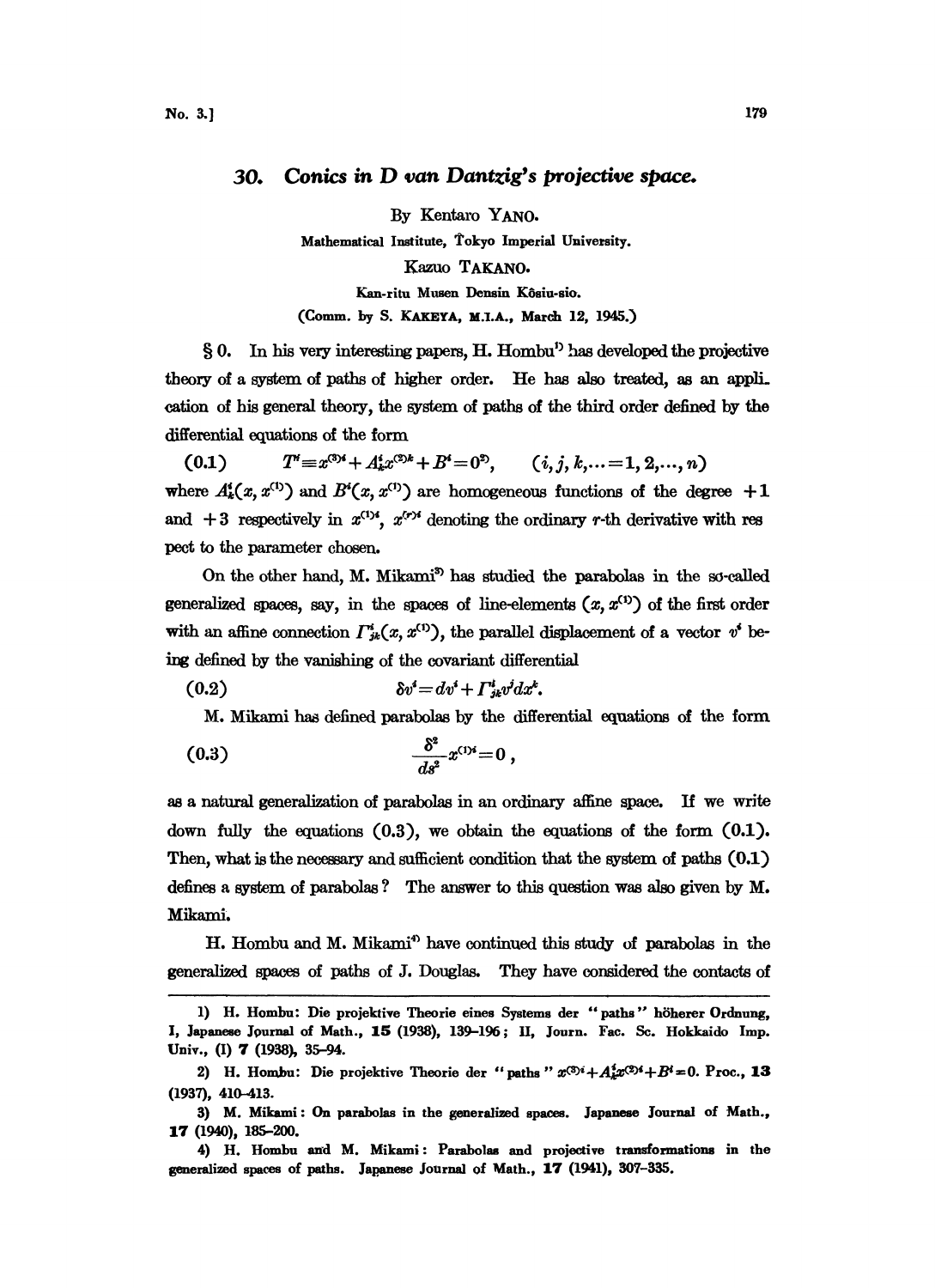parabolas in two projectively related spaces and common parabolas in two such spaces and determined projectively related spaces having common parabolas.

They have also studied the conics<sup>1)</sup> in the projectively connected space of T. Y. Thomas: they have defined the conics by the differential equations of the form

(0.3) 
$$
\frac{\delta^2}{dt^2} x^{(1)\lambda} = 0, \qquad (\lambda, \mu, \nu, \ldots = 0, 1, 2, \ldots, n)
$$

and studied the projective parameters on conics, the contacts of two conics and the contacts of the parabolas and conics.

On the other hand, the present authors<sup>2</sup> have studied the conics in affinely or projectively connected spaces. It can be summarized as follows:

1<sup>°</sup>. We consider first of all the affine conics. Consider an affinely connected space, referred to a coodinate system  $(x^i)$  and with the connection parameters  $\Gamma_{ik}^{i}(x)$ . Then, if we are given a curve  $x^{i}(r)$  in this space, we can develop, in an ordinary affine space, this curve and the reference frames attached to the every point of the curve.

If we obtain, after the development, a plane curve in the ordinary affine space, we call the original curve plane curve in the affinely connected space. The defining equations of the plane curves are

fining equations of the plane curves are  
\n(0.5) 
$$
\frac{\delta^3 x^i}{dr^3} + a \frac{\delta^2 x^i}{dr^2} + \beta \frac{dx^i}{dr} = 0,
$$

where  $\delta/dr$  denotes the covariant differentiation along the curve with respect to the affine connection  $\Gamma_{jk}^i$ ,  $\alpha$  and  $\beta$  being certain functions of the parameter r.

If we choose a suitable parameter  $s$  on the curve, the differential equations  $(0.5)$  of the curve may be reduced to the more simple form

(0.6) 
$$
\frac{\delta^3 x^i}{ds^3} + k \frac{dx^i}{ds} = 0,
$$

where  $k$  is a function of s. The parameters which give the simple form  $(0.6)$ to the differential equations of a plane curve being related to each other by an equation of the form  $\bar{s} = as + b$ , a and b being constants, we may call it affine parameters on the plane curve. We define the affine normal of a plane curve as the direction given by  $\frac{3a}{ds}$ 

If we suppose that the affine normals of a plane curve are concurrent, we must have

<sup>1)</sup> H. Hombu and M. Mikami: Conics in the projectively connected manifolds. Memoires of the Fac. Sc., Kyûsyû Imp. Univ., 2 (1941), 217-239.

<sup>2)</sup> K. Yano and K. Takano: Sur les coniques dans les espaces à connexion affine ou projective, I. Proc., 20 (1944), 410-417; II. ibidem, 418-424.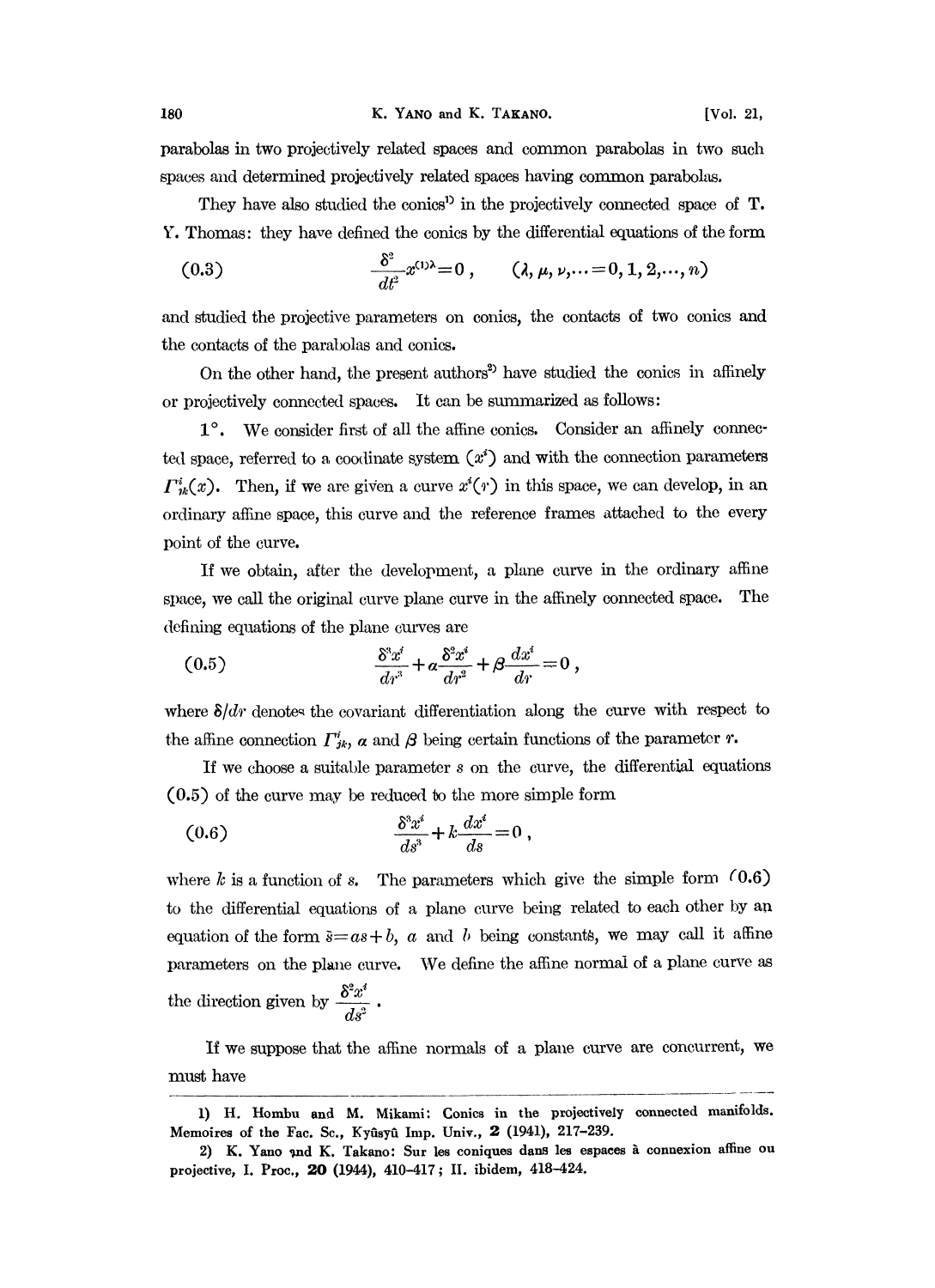No. 3.] Conics in D. van Dantzig's projective space. 181

$$
(0.7) \qquad \qquad \frac{dx^i}{ds} + \frac{\delta}{ds} \left(\lambda \frac{\delta^2 x^i}{ds^2}\right) = 0 \ ,
$$

 $\lambda$  being a certain function of s. Thus, from the equations (0.6) and (0.7), we know that the function  $\lambda$  and consequently k must be constant.

We call such a curve conic in the affinely connected space. If  $k=0$ , our conic becomes a parabola defined by M. Mikami.

2 . To consider the conics in projectively connected space, we take Cartan's repère semi-natural  $[A_0, A_1, \ldots, A_n]$ , the projective connection being defined by

$$
(0.8) \t dA_0 = dx^2 A_0 + dx^i A_i, \t dA_j = \Gamma_{jk}^0 dx^k A_0 + \Gamma_{jk}^i dx^k A_i,
$$

where  $x^{\theta}$  is a non holonomic variable.

Then, the conics are defined by the equation of the form

$$
(0.9) \qquad \qquad \frac{d^3}{dt^3}\rho A_0=0
$$

as a natural generalization of ordinary projective conics, where  $\rho$  is a suitable function of the parameter t.

Introducing an affine parameter  $s$ , we have, from  $(0.9)$ , by a straightforward calculation,

(0.10) 
$$
\begin{cases} \frac{da^0}{ds} + \Gamma_{jk}^{\circ} a^j \frac{dx^k}{ds} + \frac{d}{ds} \{t, s\} = 0, \\ \frac{da^i}{ds} + \Gamma_{jk}^{\circ} a^j \frac{dx^k}{ds} + (a^0 + 2\{t, s\}) \frac{dx^i}{ds} = 0, \end{cases}
$$

where

$$
a^0 = \Gamma_{jk}^0 \frac{dx^j}{ds} \frac{dx^k}{ds}, \quad a^i = \frac{d^2x^i}{ds^2} + \Gamma_{jk}^i \frac{dx^j}{ds} \frac{dx^k}{ds},
$$

and  $\{t, s\}$  denotes the Schwarzian derivative of t with respect to the affine parameter s. These equations show that  $t$  is a projective parameter on the conic. The non holonomic variable  $x^0$  is defined by

$$
(0.11) \t\t x9 = \log\left(\frac{1}{\rho} \frac{dt}{ds}\right)
$$

1. J. Haantjes<sup>1</sup> has discussed a few years ago the projective geometry of paths with the aide of D. van Dantzig's homogeneous curvilinear coordinates  $(x^{\lambda})$ . The components of the projective connection  $\prod_{\mu}^{\lambda}$  satisfying the three conditions

(1.1)  $\qquad I\!\!I_{\mu\nu}^{\lambda} = \Pi_{\nu\mu}^{\lambda}, \quad \Pi_{\mu\nu}^{\lambda} x^{\mu} = 0, \quad \Pi_{\mu\nu}^{\lambda}(\rho x) = \rho^{-1} \Pi_{\mu\nu}^{\lambda}(x),$ the paths in D. vaa Dantzig's projective space are defined by the differential euations

<sup>1)</sup> J. Haantjes: On the projective geometry of paths. Proc. Edinburgh Math. Soc., 5 (1937), 103-115.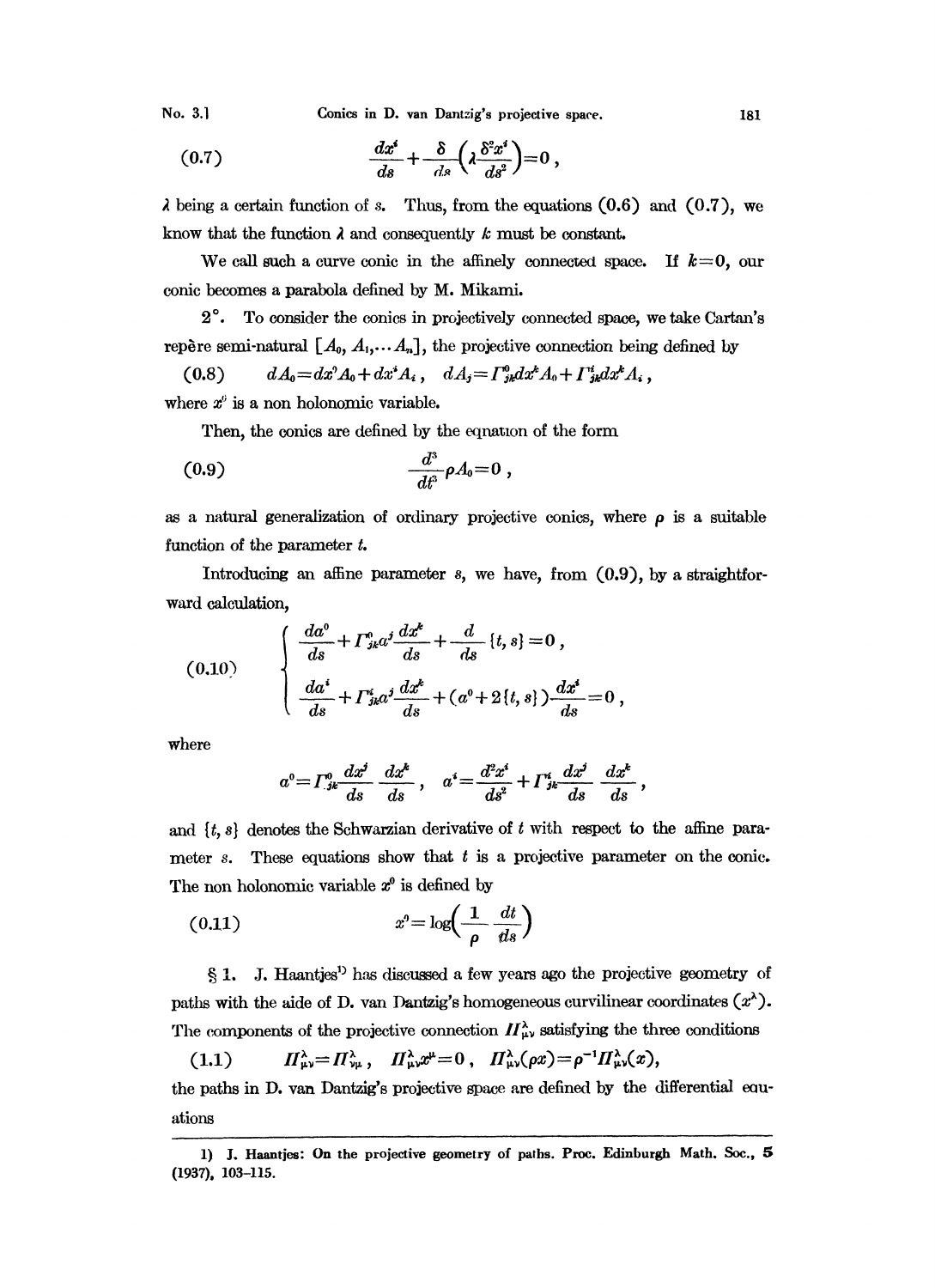182 K. YANO and K. TAKANO.

$$
(1.2) \qquad \qquad \frac{d^2x^{\lambda}}{dr^2} + \Pi^{\lambda}_{\mu\nu}\frac{dx^{\mu}}{dr} - \frac{dx^{\nu}}{dr} = a\frac{dx^{\lambda}}{dr} + \beta x^{\lambda},
$$

 $\alpha$  and  $\beta$  being certain functions of the parameter r.

On the other hand, one of the present author K. Yano<sup>1)</sup> has shown that we can write, in this space, the differential equations of the paths in the form

$$
(1.3) \qquad \qquad \frac{\delta^2}{dt^2}(\rho x^\lambda)=0\,,
$$

choosing a suitable parameter  $t$  and its function  $\rho$ . The parameter  $t$  is a projective one.

To compare J. Haantjes' theory with L. Berwald's one,<sup>2</sup> and with K. Yano's one,<sup>3</sup> we introduce a system of non homogeneous coordinates  $\xi^i$  by the equations

$$
(1.4) \qquad \qquad \xi^i = \xi^i(x^{\lambda}),
$$

 $\xi'(x)$  being homogeneous functions of degree zero, so that satisfying

$$
(1.5) \t\t\t E'_{\cdot\lambda} x^{\lambda} = 0 \t\t, \t\t\t \left(E'_{\cdot\lambda} = \frac{\partial \xi^{\lambda}}{\partial x^{\lambda}}\right)
$$

where the rank of the matrix  $(E_{\cdot\lambda}^i)$  is supposed to be n.

In order to define the inverse of the matrix  $(E_{\cdot\lambda}^i)$ , we introduce a covariant projective vector  $p_{\lambda}$  satisfying

$$
(1.6) \t\t p_{\lambda} x^{\lambda} = 1,
$$

the components  $p_{\lambda}$  being homogeneous functions of  $x^{\lambda}$  of degree  $-1$ .

Then, the inverse  $(E_j^{\lambda})$  of  $(E_{\lambda}^{\lambda})$  is defined by means of the relations

(1.7) 
$$
E_j^{\lambda} E_{\lambda}^{\lambda} = \delta_j^{\lambda} \quad \text{and} \quad E_j^{\lambda} p_{\lambda} = 0.
$$

Now, we define the quantities  $\Gamma_{jk}^{\theta}$  and  $\Gamma_{jk}^{i}$  by means of

(1.8) 
$$
\Gamma_{jk}^{0} = -E_{j}^{\mu}E_{k}^{\nu}(p_{\mu,\nu} - p_{\lambda} \Pi_{\mu\nu}^{\lambda})
$$

and

$$
(1.9) \t\t\t\t \t\t\t\t \t\t\t\t T^i_{jk} = -E^{\mu}_j E^{\nu}_k (E^i_{\mu,\nu} - E^i_{\nu\lambda} H^{\lambda}_{\mu\nu})
$$

0.9) ,= y.,-.,u) respectively, the comma denoting the ordinary partial derivative with respect to the homogeneous coordinates  $x^{\lambda}$ .

Then, the equation of paths (1.3) gives us

(1.10) 
$$
\{t,s\} = -2\Gamma_{jk}^0 \frac{d\xi^j}{ds} \frac{d\xi^k}{ds}
$$

and

<sup>1)</sup> K. Yano: Les espaces à connexion projective et la géométrie projective des paths. Annales Scientifiques de l'Université de Jassy, 24 (1938), 295-464.

<sup>2)</sup> L. Borwald: On the projective geometry of paths. Annals of Math., 37 (1936), 879-898.

<sup>3)</sup> K. Yano: Projective parameters on paths in D. van Dantzig's projective space. Proc., 20 (1944), 210-215.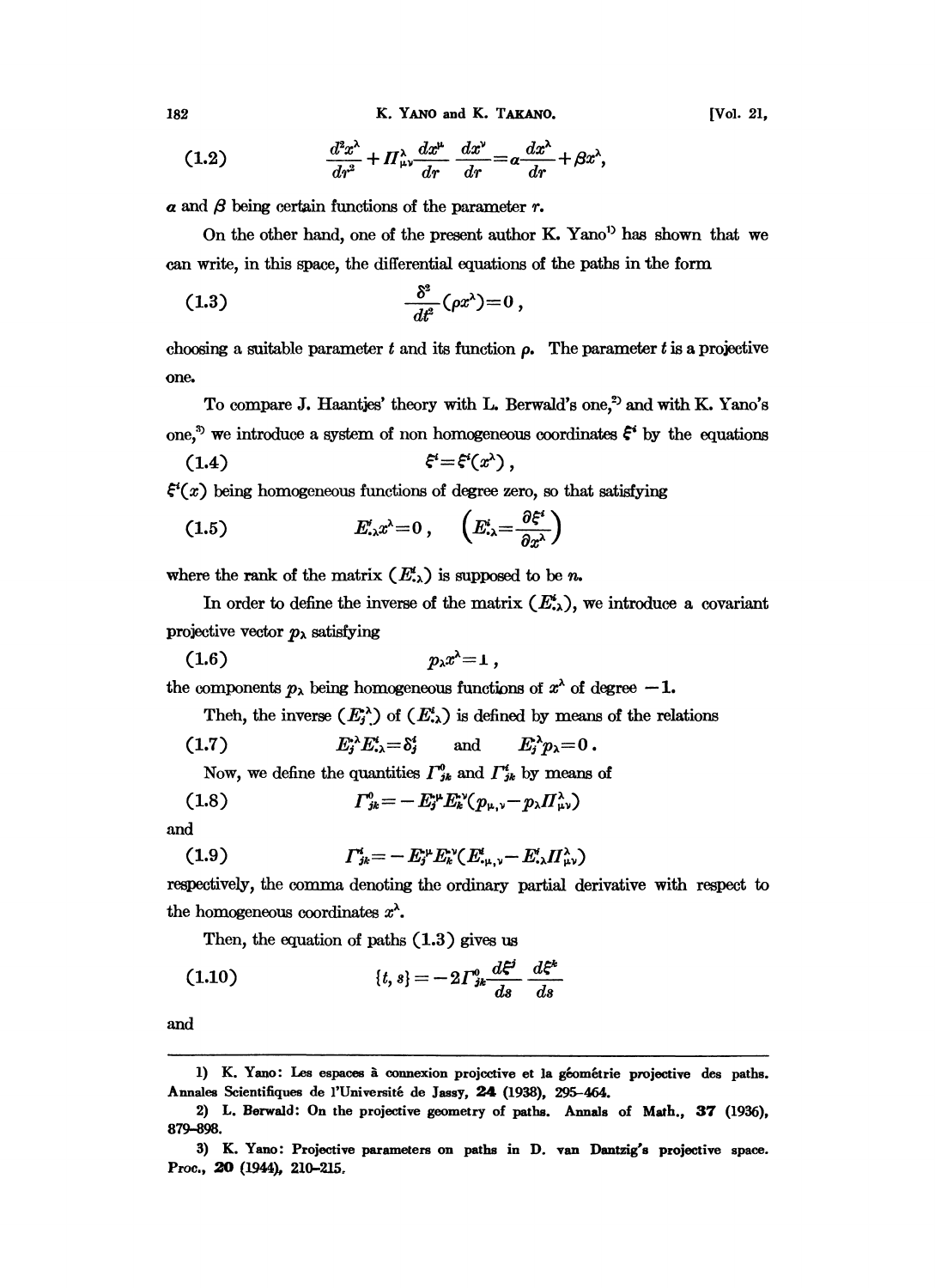No. 3.] Conics in D. van Dantzig's projective space. 183

(1.11) 
$$
\frac{d^2\xi^i}{ds^2} + \Gamma^i_{jk}\frac{d\xi^j}{ds} \frac{d\xi^k}{ds} = 0.
$$

These equations show that  $\Gamma_{jk}^{\sigma}$  are components of a tensor defining the projective parameters on paths and  $\Gamma_{jk}^{i}$  are those of the affine connection which give the same system of paths as the projective connection  $\prod_{\mu,\nu}^{\lambda}$ .

Thus, the functions  $(\Gamma_{jk}^{\circ}, \Gamma_{jk}^{\prime})$ , may be considered as defining a projective connection

Now, it will be easily proved that the following relations hold good:

$$
(1.12) \t E_i^* E_{\nu}^* = \delta_{\nu}^2 - p_{\nu} x^{\lambda},
$$

(1.13)  $p_{\mu,\nu} - p_{\lambda} \Pi^{\lambda}_{\mu\nu} + p_{\mu} p_{\nu} = - E^i_{,\mu} E^k_{,\nu} \Gamma^0_{jk}$ ,

(1.14) 
$$
E_{\mu,\nu}^i - E_{\nu\lambda}^i H_{\mu\nu}^{\lambda} + p_{\mu} E_{\nu}^i + p_{\nu} E_{\mu}^i = - E_{\nu\mu}^j E_{\nu}^k \Gamma_{jk}^i.
$$

§ 2. The purpose of the present Note is to study the conics in D. van Dantzig's projective space using the results of the previous section.

In D. van Dantzig's projective space, we take the homogeneous curvilinear coordinates  $x^{\lambda}$ , and consider a curve  $x^{\lambda}(t)$  satisfying

$$
\frac{\delta^s}{dt^s}\rho x^\lambda=0\,,
$$

where t is a projective parameter and  $\rho$  is its suitable function,  $\delta/dt$  denoting the covariant differentiation with respect to the projective connection  $\prod_{\mu\nu}^{\lambda}$  satisfying (1.1).

Let us call such a curve  $x^{\lambda}(t)$  satisfying  $(2.1)$  the conic in D. van Dantzig's projective space. In the following lines, we shall consider the equations of conics thus defined in the non homogeneous coordinate system  $(\xi^i)$  using the components of projective connection  $(\Gamma^0_{jk}, \Gamma^i_{jk})$ .

Differentiating  $\xi'(t)=\xi'(x'(t))$  with respect to the parameter t, we have successively

$$
(2.2) \t\t \t\t \t\t \frac{d\xi^i}{dt} = E^i_{\cdot \lambda} \frac{dx^{\lambda}}{dt},
$$

(2.3) 
$$
\frac{d^2 \xi^i}{dt^2} = E^i_{\mu,\nu} \frac{dx^{\mu}}{dt} \frac{dx^{\nu}}{dt} + E^i_{\nu} \frac{d^2 x^{\lambda}}{dt^2}.
$$

Substituting in (2.3)  $E^i_{\mu,\nu}$  obtained from (1.14), and taking account of (2.2), we find

$$
\frac{d^2\xi^i}{dt^2} + \Gamma^i_{jk}\frac{d\xi^j}{dt} - \frac{d\xi^k}{dt} = E^i_{ik}\left(\frac{d^2x^{\lambda}}{dt^2} + \Pi^{\lambda}_{\mu\nu}\frac{dx^{\mu}}{dt} - \frac{dx^{\nu}}{dt}\right) - 2p_{\lambda}\frac{dx^{\lambda}}{dt} - \frac{d\xi^i}{dt},
$$

or

(2.4) 
$$
\frac{\delta^2 \xi^i}{dt^2} = E^i \left( \frac{\delta^2 x^{\lambda}}{dt^2} - 2p \left( \frac{dx^{\lambda}}{dt} \right) \frac{d\xi^i}{dt},
$$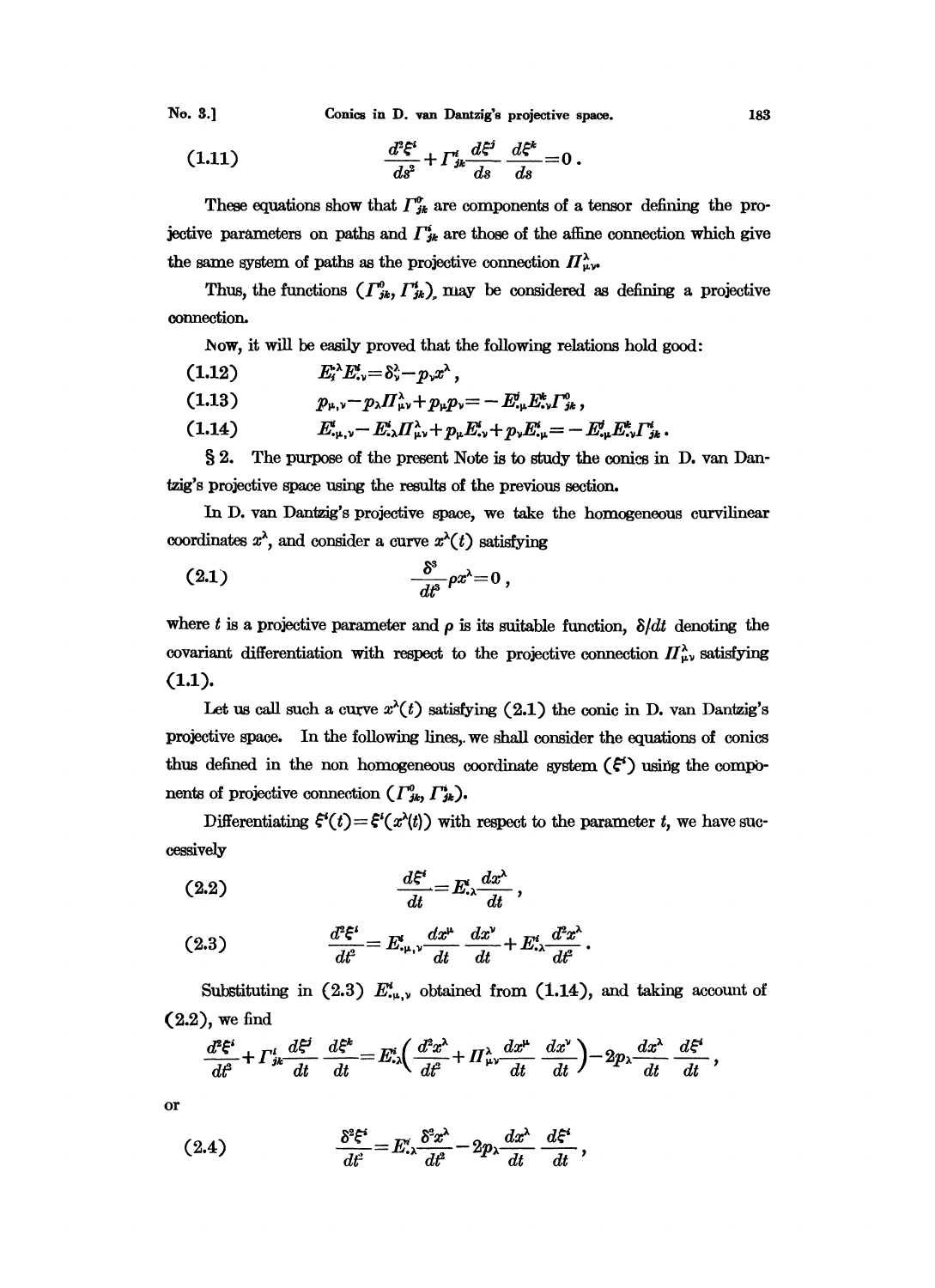putting

$$
\frac{\delta^2 \xi^i}{dt^2} = \frac{d^2 \xi^i}{dt^2} + \Gamma^i_{jk} \frac{d\xi^j}{dt} \frac{d\xi^k}{dt} \quad \text{and} \quad \frac{\delta^2 x^{\lambda}}{dt^2} = \frac{d^2 x^{\lambda}}{dt^2} + \Gamma^{\lambda}_{\mu\nu} \frac{dx^{\mu}}{dt} \frac{dx^{\nu}}{dt}.
$$

Differentiating  $(2.4)$  once more with respect to  $t$ , we have

$$
\frac{d}{dt} \frac{\delta^2 \xi^2}{dt^2} = E^i_{\cdot \mu, \nu} \frac{\delta^2 x^{\mu}}{dt^2} \frac{dx^{\nu}}{dt} + E^i_{\cdot \lambda} \frac{d}{dt} \frac{\delta^2 x^{\lambda}}{dt^2}
$$

$$
-2p_{\mu; \nu} \frac{dx^{\mu}}{dt} \frac{dx^{\nu}}{dt} \frac{d\xi^i}{dt} - 2p_{\lambda} \frac{\delta^2 x^{\lambda}}{dt^2} \frac{d\xi^i}{dt} - 2p_{\lambda} \frac{dx^{\lambda}}{dt} \frac{d^2\xi^i}{dt^2} ,
$$

where

$$
p_{\mu;\nu} = p_{\mu,\nu} - p_{\lambda} H^{\lambda}_{\mu\nu}.
$$

Substituting in the above equation  $p_{\mu;\nu}$  and  $E^i_{,\mu,\nu}$  obtained from (1.13) and (1.14) respectively, we find

.14) respectively, we find  
\n
$$
\frac{d}{dt} \frac{\delta^z \xi^z}{dt^z} = E^i_{xx} \frac{\delta^z x^x}{dt^s} - 3p_x \frac{\delta^z x^x}{dt^z} \frac{d\xi^z}{dt} - p_x \frac{dx^x}{dt} E^i_{xx} \frac{\delta^z x^{\mu}}{dt^z} - E^i_{xx} \frac{\delta^z x^{\mu}}{dt^z} \Gamma^i_{jk} \frac{d\xi^k}{dt} + 2\Gamma^i_{jk} \frac{d\xi^i}{dt} \frac{d\xi^k}{dt} + 2\left(p_x \frac{dx^x}{dt}\right)^2 \frac{d\xi^z}{dt} - 2p_x \frac{dx^x}{dt} \frac{d^2\xi^z}{dt^2}.
$$

Substituting  $E_{\cdot\lambda}^i \frac{\delta^2 x^{\lambda}}{dt^2}$  obtained from  $(2.4)$  in these equations, we find

$$
(2.5) \qquad \frac{\delta^3 \xi^4}{dt^3} = E^*_{\nu \lambda} \frac{\delta^3 x^{\lambda}}{dt^3} - 3 p_{\lambda} \frac{\delta^2 x^{\lambda}}{dt^2} \frac{d\xi^4}{dt} - 3 p_{\lambda} \frac{dx^{\lambda}}{dt} \frac{\delta^2 \xi^4}{dt^2} + 2 \Gamma^0_{jk} \frac{d\xi^j}{dt} \frac{d\xi^k}{dt} \frac{d\xi^i}{dt}.
$$

Now, from (2.1), we have

(2.6) 
$$
\frac{\delta^3 x^{\lambda}}{dt^3} = -3 \frac{\rho'}{\rho} \frac{\delta^2 x^{\lambda}}{dt^2} - 3 \frac{\rho''}{\rho} \frac{dx^{\lambda}}{dt} - \frac{\rho'''}{\rho} x^{\lambda},
$$

where the dash represents the ordinary differentiation with respect to the projective parameter  $t$ . Substituting  $(2.6)$  in  $(2.5)$ , we find

$$
\frac{\delta^2 \xi^i}{dt^3} = -3 \frac{\rho'}{\rho} E^i_{,\lambda} \frac{\delta^2 x^{\lambda}}{dt^2} - 3 \frac{\rho''}{\rho} \frac{d\xi^i}{dt} - 3p_{\lambda} \frac{\delta^2 x^{\lambda}}{dt^2} \frac{d\xi^i}{dt} - 3p_{\lambda} \frac{dx^{\lambda}}{dt} \frac{\delta^2 \xi^i}{dt^2} + 2\Gamma^0_{jk} \frac{d\xi^j}{dt} \frac{d\xi^k}{dt} \frac{d\xi^i}{dt},
$$

or, taking account of (2.4),

$$
(2.7) \qquad \frac{\delta^s \xi^i}{dt^s} + 3\left(-\frac{\rho'}{\rho} + p_\lambda \frac{dx^\lambda}{dt}\right) \frac{\delta^s \xi^i}{dt^s} + \left(3\frac{\rho''}{\rho} + 6\frac{\rho'}{\rho} p_\lambda \frac{dx^\lambda}{dt} + 3p_\lambda \frac{\delta^s x^\lambda}{dt^s} - 2\Gamma^0_{jk} \frac{d\xi^j}{dt} \frac{d\xi^k}{dt} \right) \frac{d\xi^i}{dt} = 0.
$$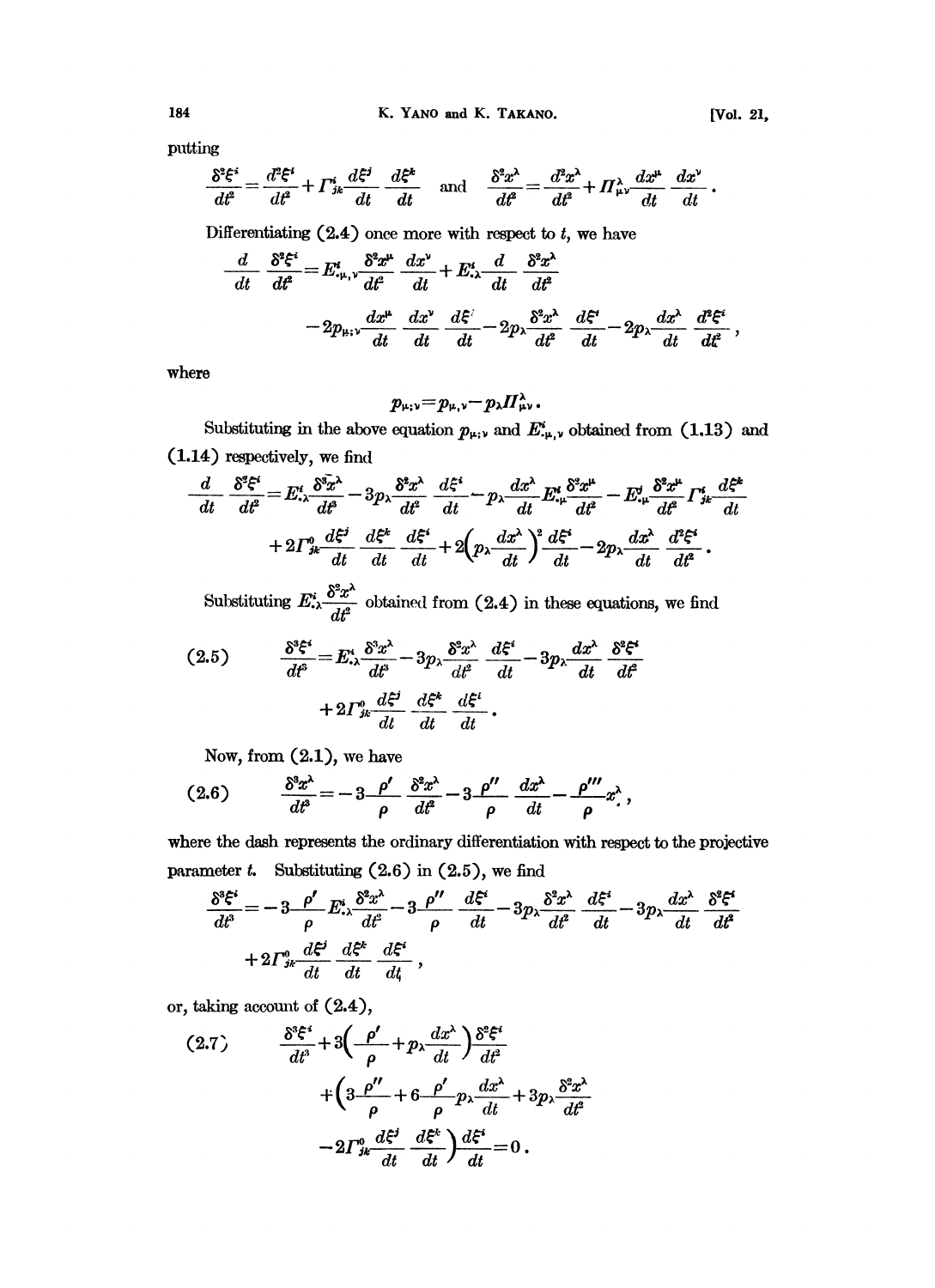Putting

$$
(2.8) \t a=3\left(-\frac{\rho'}{\rho}+p_{\lambda}\frac{dx^{\lambda}}{dt}\right),\t \frac{d^{\lambda}}{dt^{\lambda}}=\frac{8^2\pi^{\lambda}}{d\lambda} \t d\theta
$$

$$
(2.9) \qquad \qquad \beta = 3 \frac{\rho^{\prime\prime}}{\rho} + 6 \frac{\rho^{\prime}}{\rho} p_{\lambda} \frac{dx^{\lambda}}{dt} + 3 p_{\lambda} \frac{\delta^2 x^{\lambda}}{dt^2} - 2 \Gamma^0_{jk} \frac{d\xi^j}{dt} \frac{d\xi^k}{dt},
$$

we have, from (2.7),

$$
(2.10) \qquad \qquad \frac{\delta^s \xi^i}{dt^s} + a \frac{\delta^s \xi^i}{dt^s} + \beta \frac{d\xi^i}{dt} = 0 \, .
$$

Now, we introduce here a parameter s arbitary for a moment and change the parameter  $t$  into  $s$  and denote by a dot the ordinary differentiation with respect to s. Then, we have successively

$$
\frac{d\xi^{i}}{dt} = \frac{1}{t} \frac{d\xi^{i}}{ds},
$$
\n
$$
\frac{\delta^{s}\xi^{i}}{dt^{s}} = \frac{1}{t^{s}} \frac{\delta^{s}\xi^{i}}{ds^{s}} - \frac{i}{t^{s}} \frac{d\xi^{i}}{ds},
$$
\n
$$
\frac{\delta^{s}\xi^{i}}{dt^{s}} = \frac{1}{t^{s}} \frac{\delta^{s}\xi^{i}}{ds^{s}} - 3 \frac{i}{t^{i}} \frac{\delta^{s}\xi^{i}}{ds^{s}} - \left(\frac{i}{t^{i}} - 3 \frac{i}{t^{i}}\right) \frac{d\xi^{i}}{ds}.
$$

Substituting these equations in  $(2.10)$ , we find

$$
(2.11) \quad \frac{\delta^3 \xi^4}{ds^3} + \left(at - 3\frac{t}{t}\right) \frac{\delta^2 \xi^i}{ds^2} + \left(3\frac{t^2}{t^2} - \frac{t}{t} - at + \beta t^2\right) \frac{d\xi^2}{ds} = 0.
$$

We shall here determine the parameter <sup>s</sup> by the condition

$$
(2.12) \t\t\t a=3\dot{t}/t^2,
$$

then, the equations  $(2.11)$  become

$$
(2.13) \qquad \qquad \frac{\delta^s \xi^i}{ds^s} + \left(\beta t^2 - \frac{t}{t}\right) \frac{d\xi^i}{ds} = 0
$$

The parameter introduced here may be called an affine parameter, for, if a transformation of the parameter s into  $\bar{s}$  keeps the absence of the term  $\frac{c}{ds^2}$  in (2.13), the parameters s and s are related by the equation of the form  $\bar{s}=as+b$ .

For the purpose of giving one-to-one correspondence between the systems of coordinates  $(x^{\lambda})$  and  $(\xi^i)$ , we have only to introduce an extra variable  $\xi^0$  by the equation

$$
(2.14) \t d\xi^{\circ} = p_{\lambda} dx^{\lambda},
$$

the variable  $\xi^0$  being a non holonomic one.

Then, disregarding the integral constants, we have, from  $(2.8)$  and  $(2.12)$ ,

$$
\mathcal{E}^{\circ} = \log\biggl(\frac{1}{\rho} - \frac{dt}{ds}\biggr).
$$

تمم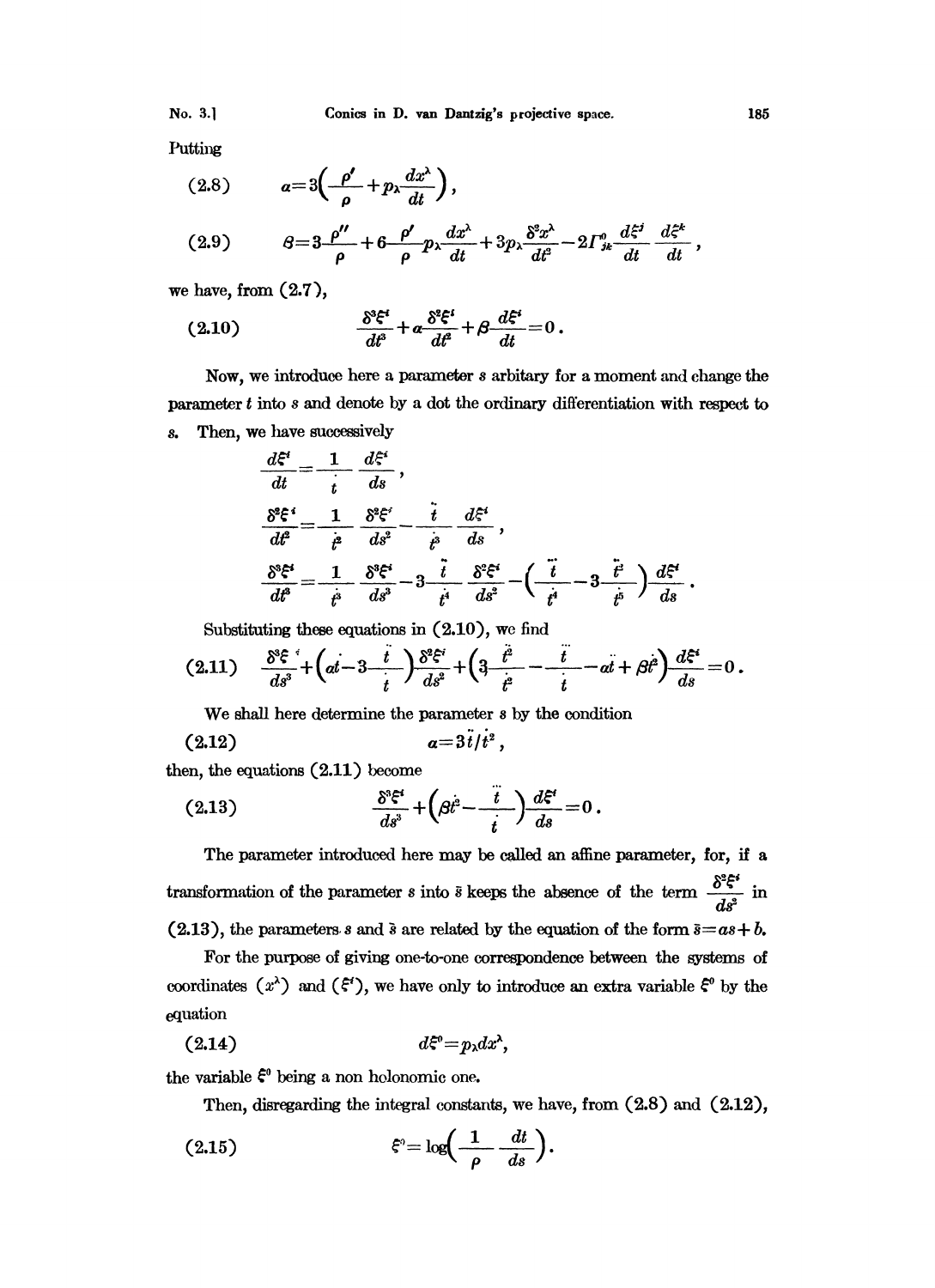186 K. YANO and K. TAKANO. [Vol. 21,

Now, we shall calculate the coefficient of  $\frac{d\xi^i}{ds}$  in (2.13). For this purpose,

we write down first the  $\beta$  with the use of the parameter  $s$ :

$$
(2.16) \qquad \beta=3\frac{\ddot{\rho}}{\rho t^3}-3\frac{\dot{\rho}t}{\rho t^3}+6\frac{\dot{\rho}}{\rho t^2}p_{\lambda}\frac{dx^{\lambda}}{ds}+\frac{3}{t^2}p_{\lambda}\frac{\delta^2 x^{\lambda}}{ds^2} \\ -3\frac{\ddot{t}}{\dot{\rho}}p_{\lambda}\frac{dx^{\lambda}}{ds}-\frac{2}{t^3}\Gamma_{jk}^0\frac{d\xi^j}{ds}\frac{d\xi^k}{ds}.
$$

 $\overline{\phantom{a}}$ 

On the other hand. we have, from the equations (2.8) and (2.12),

$$
(2.17) \t\t\t\t\t p_{\lambda} \frac{dx^{\lambda}}{ds} = \frac{\dot{t}}{\dot{t}} - \frac{\dot{\rho}}{\rho},
$$

from which we have by differentiation

$$
p_{\mu;\nu}\frac{dx^{\mu}}{ds}\frac{dx^{\nu}}{ds}+p_{\lambda}\frac{\delta^2 x^{\lambda}}{ds^2}=\frac{\ddot{t}}{\dot{t}}-\frac{\dot{t}^2}{\dot{t}^2}-\frac{\ddot{\rho}}{\rho}+\frac{\rho^2}{\rho^2}.
$$

Substituting in this equation  $p_{\mu;\nu}$  obtained from (1.13), we have

$$
- \Gamma^0_{jk} \frac{d\xi^j}{ds} - \frac{d\xi^j}{ds} - \left(p_\lambda \frac{dx^\lambda}{ds^2}\right)^2 + p_\lambda \frac{\delta^2 x^\lambda}{ds^2} = \frac{\ddot{\ddot{\iota}}}{\dot{\iota}} - \frac{\ddot{\dot{\iota}}}{\dot{\iota}} - \frac{\ddot{\rho}}{\rho} - \frac{\ddot{\rho}}{\rho} + \frac{\dot{\rho}^2}{\rho^2},
$$

or

$$
(2.18) \quad p_{\lambda} \frac{\delta^2 x^{\lambda}}{ds^2} = \Gamma^0_{jk} \frac{d\xi^j}{ds} \frac{d\xi^k}{ds} + \frac{\ddot{i}}{\dot{i}} - 2 \frac{\dot{\rho} \dot{i}}{\rho \dot{i}} - \frac{\ddot{\rho}}{\rho} + 2 \frac{\dot{\rho}^2}{\rho^2}
$$

on account of (2.17). Substituting (2.17) and (2.18) in (2.16), we have<br>  $\beta = \frac{a^0}{\dot{t}^2} + 3 \frac{\ddot{t}^2}{\dot{t}^3} - 3 \frac{\ddot{t}^4}{\dot{t}^4}$ ,

$$
\beta = \frac{a^0}{\dot{t}^2} + 3\frac{\ddot{t}}{t^3} - 3\frac{\ddot{t}^2}{t^4},
$$

consequently

$$
\beta t^2 - \frac{t}{t} = a^0 + 2 - \frac{t}{t} - 3 - \frac{t^2}{t^2},
$$

where

$$
(2.19) \t a0=\Gamma_{jk}^0 \frac{d\xi^j}{ds} \frac{d\xi^k}{ds}.
$$

Thus, we have, from  $(2.13)$ ,

$$
\frac{\delta^3 \xi^i}{ds^3} + (a^0 + 2\{t, s\}) \frac{d\xi^i}{ds} = 0,
$$

this is the second equation of (0.10).

3. From the equation

$$
(3.1) \t\t\t\t p_{\lambda} \frac{dx^{\lambda}}{dt} = \frac{t}{t^2} - \frac{\rho}{\rho t},
$$

we obtain by differentiation